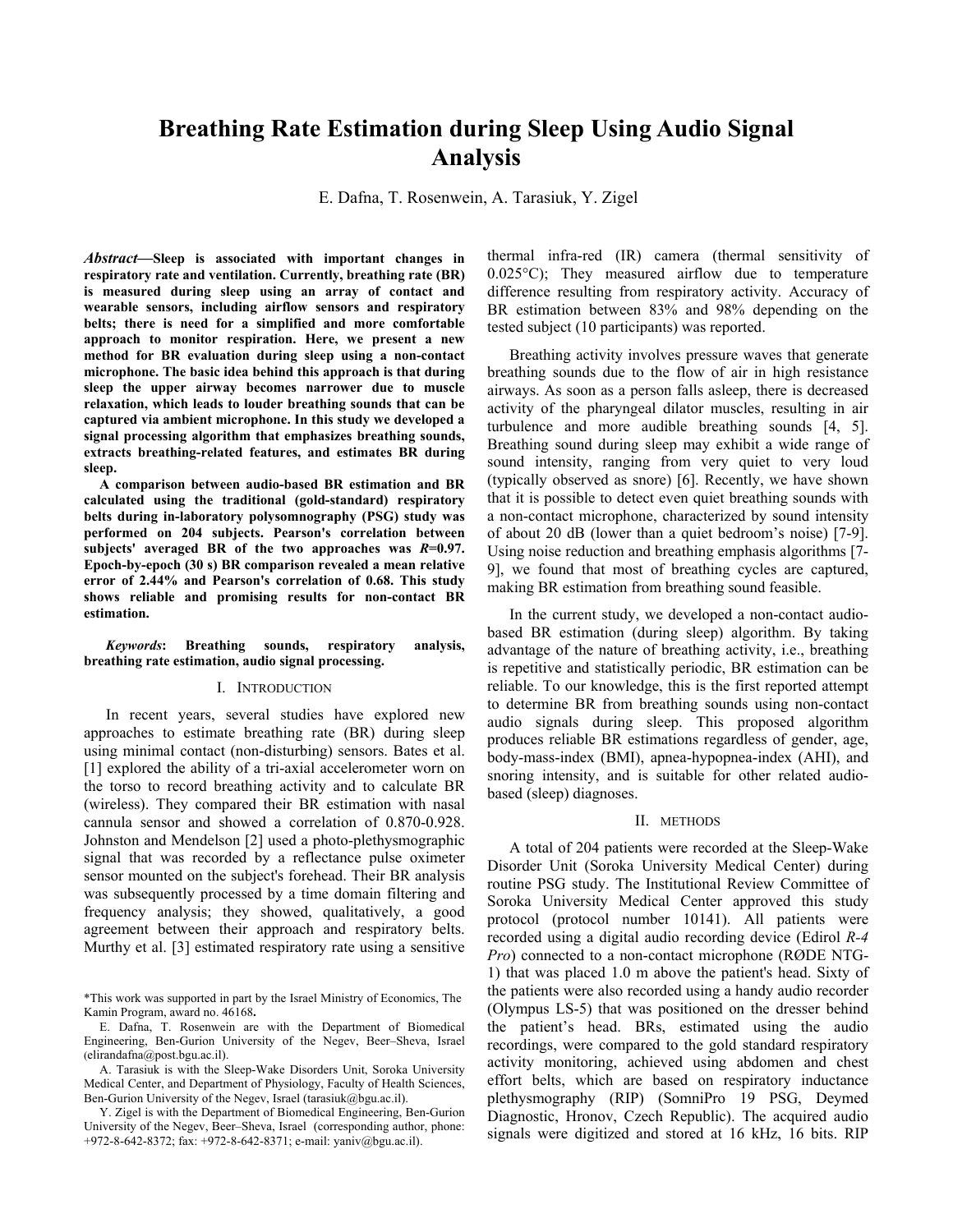channels were stored at 40 Hz, 16 bits. Each subject's BR was estimated continuously throughout the night in two different ways: 1) using analysis of RIP signals from the PSG, and 2) using analysis of the audio signal that was recorded using the digital audio recorder. Both estimations of BR were compared in order to evaluate the similarities between the approaches. The comparison includes a variety of statistical analysis tools (see section D).



Figure 1. Block-diagram of the BR estimation algorithm.

Figure 1 presents the block diagram of the BR estimation algorithm using both of the approaches (RIP and audio signals). The RIP approach includes two channels that measure the abdomen and thorax activities. The RIP channels were processed in the BR module (see BR module section) to estimate the BR.

In the Audio signal approach, the audio signal undergoes an adaptive noise reduction technique to suppress any stationary background noise that disrupts and covers breathing events. Next, the enhanced signal follows a periodicity enhancement module that aims to suppress spectral components that did not follow any periodic pattern. The final stage in this process of BR estimation is the BR module (same as in the RIP approach but for different signals).

## A. Audio and PSG-RIP signals

Our proposed algorithm of BR estimation can be applied on either audio signals or on PSG RIP signals with the appropriate preprocessing modules.

Audio signal  $-$  In order to reliably capture breathing cycles, a breathing signal enhancement procedure is required. The first step is to remove adaptively any stationary background noise such as air-conditioner or fan noises. We used our previously designed noise reduction algorithm [7], which results in an average of  $+6$  dB signalto-noise-ratio enhancement. The next step is to remove short transient noises  $(\leq 200 \text{ms}$  [7]) that are unlikely to be related to breathing activity. In order to do so, we remove these noises using 400 ms median filter (temporal filtering) on the signal's spectrum components.

Luckily, breathing activity is a repetitive process that usually involves periodic intervals. We took advantage of this phenomenon to further enhance the periodicity of the audio signal in a segmented window (see section B) by eliminating 75% of the least periodic spectral components of the audio signal (keeping 64 out of 256 spectral coefficients of STFT). For more information see a detailed explanation of this process in [8]. The outcome of the two steps listed above is a 2D image (matrix) with 64 spectral components  $(64$  rows in the matrix) calculated from 50ms frames at 40 Hz frame-rate (each column represents a time frame).

PSG RIP signals - PSG RIP signals are designed to capture any changes in abdomen and thorax perimeters as the subject dynamically changes his lung volume in order to breathe. These changes are periodic and follow the subject's breathing cycle. The whole night RIP signals are then processed on the BR module as a 2D image (matrix) with two signals (two rows).

# **B.** BR module

The BR module represents the core of the BR estimation process. The module input is either the RIP signals (2D) image, 2 rows) or a presentation of the spectral contents of the audio signal thought the night (2D spectrogram, see section C). Inputs are segmented into either 12s or 20s windows in 5s time increments. Segment lengths are arbitrarily selected in order to capture the several breathing cycles that are needed for BR estimation and yet not too long window, which will result in a smeared BR; a reasonable value of 15 BR/min will contain three and five respiratory cycles in 12s and 20s windows, respectively). Each segment (12s or 20s window, separately) undergoes a *breathing interval estimation* stage. The breathing interval (BI) estimations from both segment lengths will later be averaged, and resampled to the standard 30s epoch rate. The outcome of the BR module will be calculated to form a BR per minute using the transformation function BR=60/BI.

#### C. Breathing interval estimation

The BI estimation block calculates from the segmented window the most likely breathing interval sequence during the night using a periodicity measurement. Periodicity measurement is calculated for every signal  $i$  (64 audiorelated signals or two RIP signals) in a window segment, and it resembles the autocorrelation function as described in  $(1)$ 

$$
P_{i,l} = \frac{1}{T \times FR - l} \sum_{n=0}^{T \times FR} \left( X_{i,n} - \overline{X}_i \right) \times \left( X_{i,n+l} - \overline{X}_i \right), \quad (1)
$$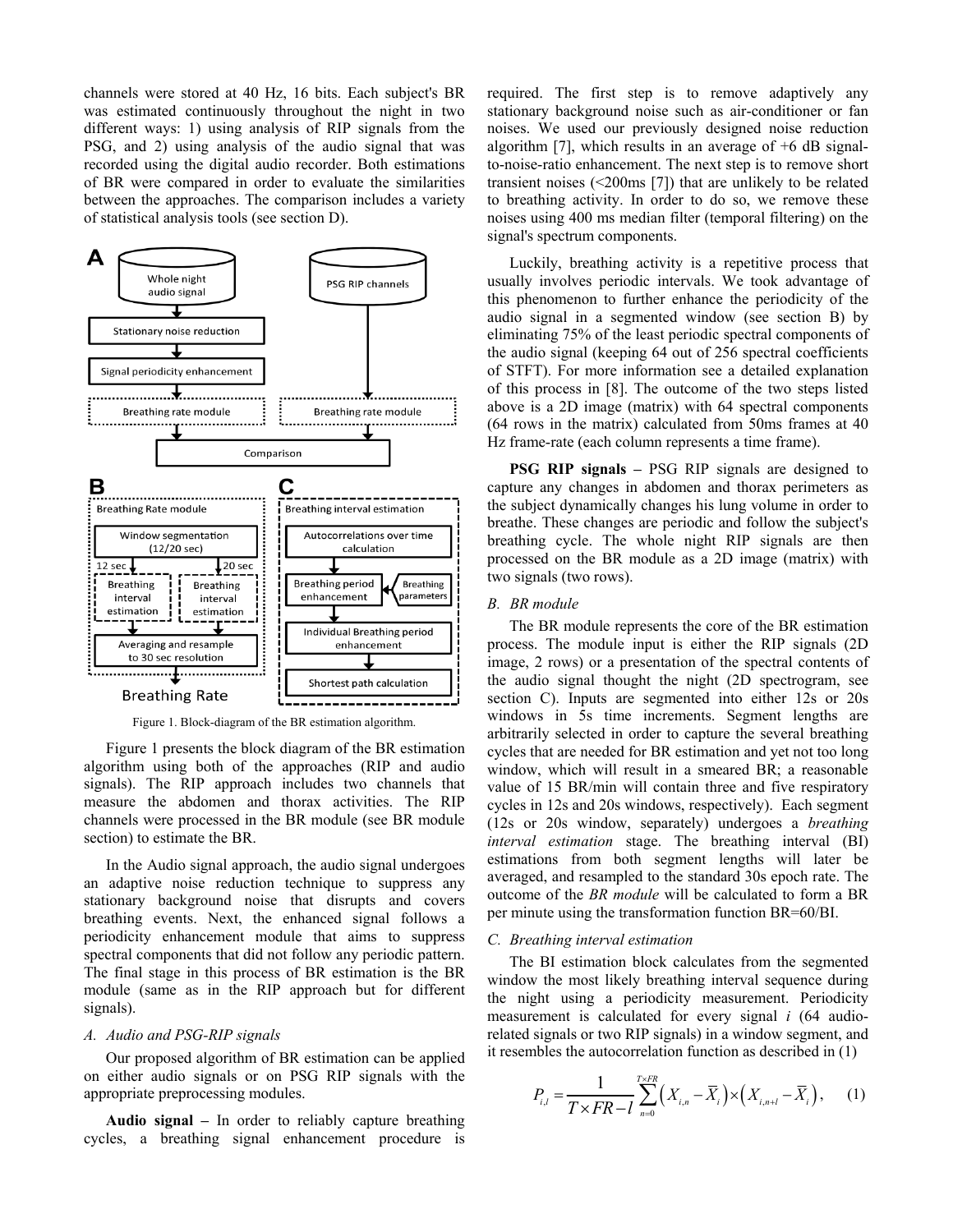where  $l$  represents the time-lag in samples,  $T$  represents the window's length in seconds, FR represents the frame-rate for the input signals in Hz. We calculate time-lags up to 75% of window's length to remove non-reliable estimations (insufficient number of samples). Figure 2A demonstrates an example of such  $P$  function computed from 20s windows during the night (2D image). In this example, the  $P$  function calculated on the averaged 25% (i.e., 64) most periodic frequency components [8] in each segmented window.



Figure 2: Example of the breathing interval estimation. A) The autocorrelation function  $P$  according to Eq.(1). B) The enhanced breathing intervals after emphasis of the general BIPF<sub>4,2</sub>. C) The enhanced breathing intervals after emphasis of the optimal BIPF. The black line represents the shortest path acquired using Dijkstra's algorithm. Y axes are present timelag in seconds rather than samples for convenient.

Once an enhanced 2D image of autocorrelation along time is achieved, another breathing period emphasis process is applied to the 2D image. The emphasis process consists of two consecutive steps in order to find the individual's BI probability function  $(BIPF)$ ; see equation (2):

$$
BIPF_{\mu,\sigma} = N(\mu,\sigma) \times \left[\frac{\arctan\left(4(t-2)\right)}{\pi} + 0.5\right],\qquad(2)
$$

where N is the normal distribution with mean of  $\mu$  seconds, and standard deviation of  $\sigma$ ; the *Sigmoid* function (inside the square brackets in (2)) aims to attenuate impossibly low BI;  $t$ is the time index (seconds). We formulated this function to achieve realistic BI probabilities based on empiric trials. Figure 3 shows illustrations of three *BIPF* functions.



Figure 3: Breathing interval probability function (BIPF). This function was formulated in order to emphasize the most probable breathing intervals.

In order to find an individual's BIPF two parameters, the first step includes searching the subject's most recurrent BI according to the autocorrelation peaks histogram extracted from the 2D image (initial values of  $\mu$ =4s and  $\sigma$ =2, providing a reasonable BR of 15 cycles per minute). See Figure 2B.

Once the most recurrent BI is calculated, the optimal  $\mu$ and  $\sigma$  are estimated and will be used for breathing emphasis. For further simplicity, we denote the multiplication between the 2D image of autocorrelation and the optimal BIPF as W. See Figure 2C.

Based on a priori knowledge of the subject's BIs, the final stage in the *breathing interval estimation* module is to find the most likely  $BI$  sequence in  $W$  throughout the night. In order to do so, we used the Dijkstra shortest-path algorithm [10]. The advantage of this algorithm is its ability to find the optimal path (BI sequence) while coping with "unsuccessful" periodicity measurements during this process. We constructed a nodes path according to the 2D image from left to right (beginning to ending), where each node is connected to nine adjacent nodes located on the right, with a "distance" determined by the corresponding W values. For example, the *Node*<sub>lt</sub> is connected to *Node*<sub>l+j,t+1</sub> where  $j$  is an integer between -4 and +4. This node path connectivity will allow a reasonable dynamic change rate of BI (a maximum BI change of  $\pm 450$ ms in 30s). A demonstration of the process is presented in Figure 2C. The starting and ending nodes are forced to be between 2s and 8s breathing interval zones (8-30 BR/min).

# D. Comparison and Analysis

Based on the two estimations of BR (audio and PSG), we evaluated within- and between-subjects comparisons. Within-subjects comparison for each individual's BR estimations (epoch by epoch) included: mean absolute error  $(MAE)$ , mean square error  $(MSE)$ , mean relative error ( $MRE$ ), and Pearson's correlation ( $R_{ind}$ ). Between-subjects comparison included a global score of correlation  $(R_{glob})$  to the subject's mean BR using both approaches. The influences of anthropometric parameters on BR estimation results were also examined.

### **III. RESULTS AND DISCUSSION**

Two major types of measurements were executed in order to assess the similarities between BR estimations according to the two approaches (audio and PSG). Figure 4 presents global estimation of a subject's mean BR using both approaches (left panel), and histograms of within-subjects', epoch-by-epoch, similarity scores (right panels).



Figure 4: Comparison of BR estimations. On the left panel, mean BR according to audio and PSG approaches – each dot represents an individual subject. The dashed line represents the identity y=x. To the right,

histograms of several comparison (epoch-by-epoch) measurements of BR for each individual, including mean absolute error (MAE), mean squared error (MSE), mean relative error (MRE) in %, and Pearson's correlation (R).